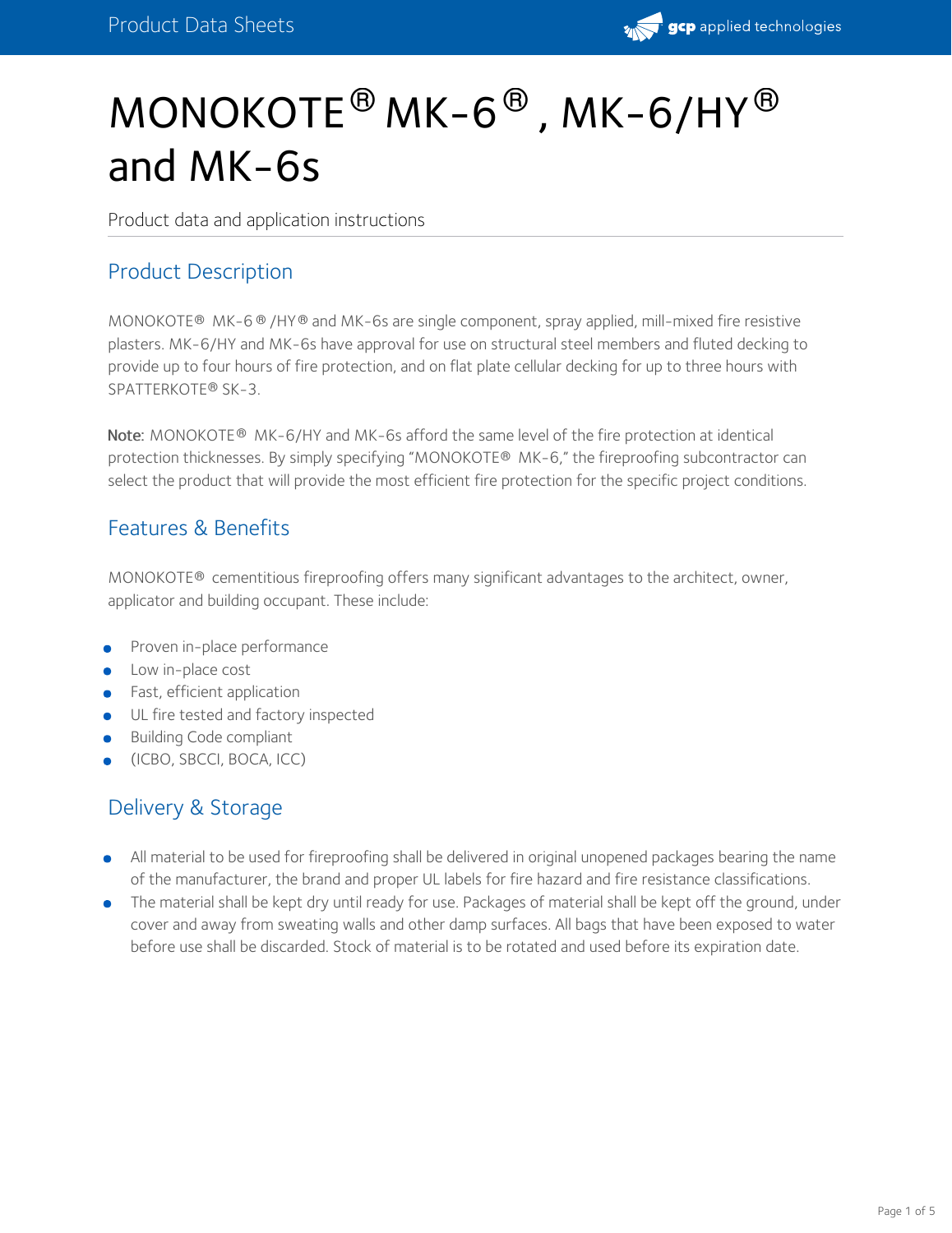

### Steel & Concrete Surfaces

- $\bullet$ Prior to the application of MONOKOTE  $\mathcal{R}$  MK-6, an inspection shall be made to determine that all steel surfaces are acceptable to receive fireproofing. The steel shall be free of oil, grease, rolling compounds or lubricants, loose mill scale, excess rust, noncompatible primer, lock down agent or any other substance that will impair proper adhesion. Where necessary, the cleaning of steel surfaces to receive fireproofing shall be the responsibility of the general contractor.
- The project architect shall determine if the painted/primed structural steel to receive fireproofing has been tested in accordance with ASTM E119, to provide the required fire resistance rating.
- Many Fire Resistance Designs allow the use of painted metal floor or roof-deck in place of galvanized decking. Painted decking must be UL listed in the specific fire resistance designs and must carry the UL classification marking. Consult your local GCP sales representative for details.
- Prior to application of MONOKOTE  $\otimes$  MK-6, a bonding agent, approved by the fireproofing manufacturer, shall be applied to all concrete substrates to receive MK-6.
- Fireproofing to the underside of roof deck assemblies shall be done only after roofing application is complete and roof traffic has ceased.
- No fireproofing shall be applied prior to completion of concrete work on steel decking.
- Other trades shall not install ducts, piping, equipment, or other suspended items until the fireproofing is completed and inspected.
- Other trades shall install clips, hangers, support sleeves, and other attachments that penetrate the fireproofing, prior to application of the fireproofing.

| <b>PHYSICAL PROPERTIES</b>      | <b>RECOMMENDED SPECIFICATION</b>                     | <b>TYPICAL VALUES</b>                              | <b>TEST METHOD</b> |
|---------------------------------|------------------------------------------------------|----------------------------------------------------|--------------------|
| Dry density, minimum average    | 15 pcf $(240 \text{ kg/m}^3)$                        | 15 pcf (240 kg/m <sup>3</sup> )                    | ASTM E605          |
| Bond strength                   | 200 psf (9.6 KPa)                                    | 339 psf (16.2 KPa)                                 | ASTM E736          |
| Compression, 10% deformation    | 1,200 psf (51 KPa)                                   | 1,483 psf (71.0 KPa)                               | ASTM E761          |
| Air erosion                     | Max 0.000 g/ft <sup>2</sup> (0.00 g/m <sup>2</sup> ) | $0.000$ g/ft <sup>2</sup> (0.00 g/m <sup>2</sup> ) | ASTM E859          |
| High velocity air erosion       | No continued erosion after 4<br>hours                | No continued erosion after 4<br>hours              | ASTM E859          |
| Corrosion                       | Does not contribute to corrosion                     | Does not contribute to corrosion                   | ASTM E937          |
| Bond impact                     | No cracking, spalling or<br>delamination             | No cracking, spalling or<br>delamination           | ASTM E760          |
| Deflection                      | No cracking, spalling or<br>delamination             | No cracking, spalling or<br>delamination           | ASTM E759          |
| Resistance to mold growth       | No growth after 28 days                              | No growth after 28 days                            | ASTM G21           |
| Surface burning characteristics | Flame spread $= 0$<br>Smoke developed $= 0$          | Flame spread $= 0$<br>Smoke developed $= 0$        | ASTM E84           |

### Performance Characteristics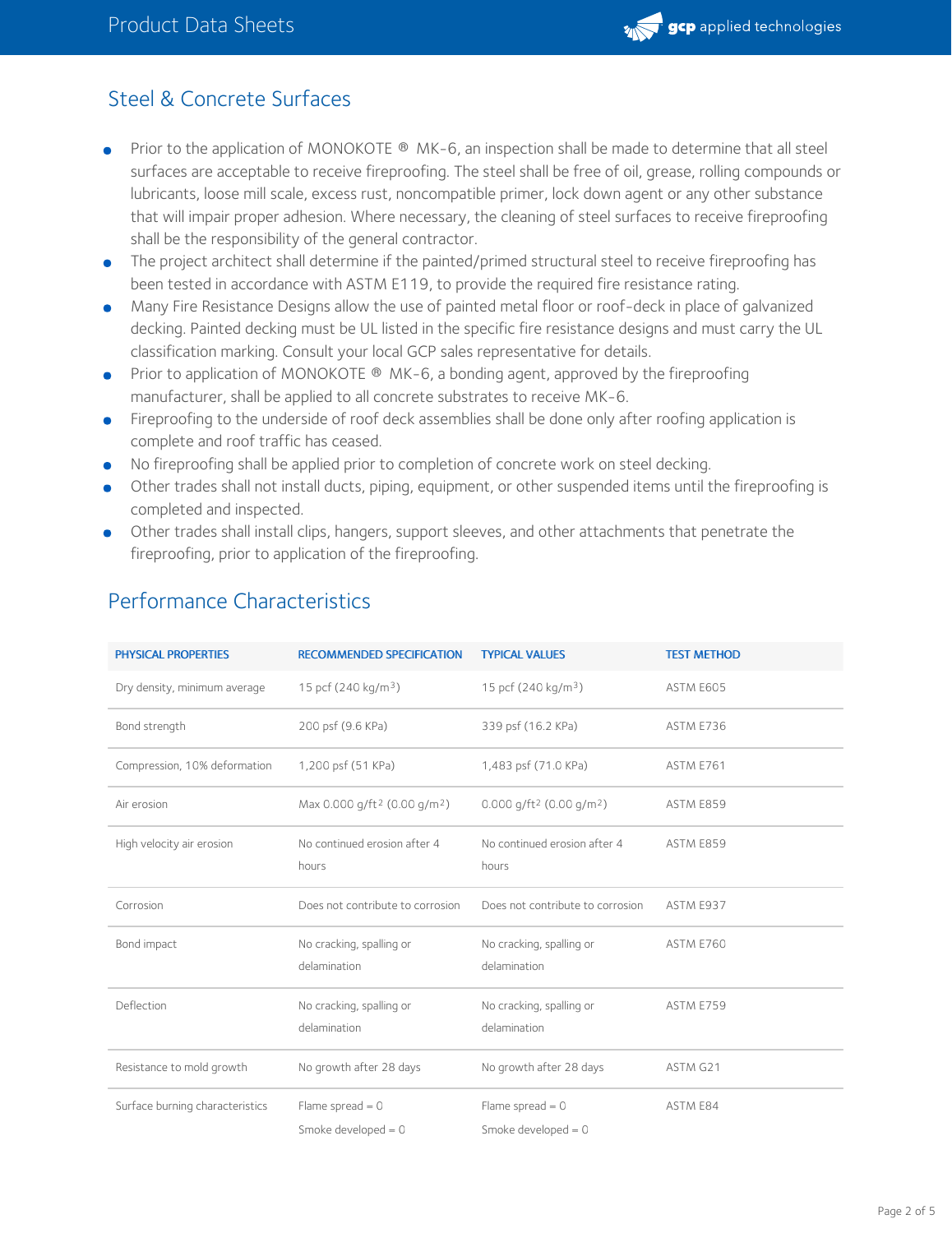

| Combustibility      | Less than 5 MJ/m <sup>2</sup> total, 20<br>kw/m <sup>2</sup> peak heat release | Less than 5 MJ/m <sup>2</sup> total, 20<br>kw/m <sup>2</sup> peak heat release | <b>ASTM E1354</b>     |
|---------------------|--------------------------------------------------------------------------------|--------------------------------------------------------------------------------|-----------------------|
| Impact penetration  | Max $6 \text{ cm}^3$ abraded                                                   | $3.9 \text{ cm}^3$                                                             | City of San Francisco |
| Abrasion resistance | Max 15 cm <sup>3</sup> abraded                                                 | $8.3 \text{ cm}^3$                                                             | City of San Francisco |

### Mixing

- MONOKOTE® Fireproofing shall be mixed by machine in a conventional, plaster-type mixer or a continuous mixer specifically modified for cementitious fireproofing. The mixer shall be kept clean and free of all previously mixed material. The mixer speed in a conventional mixer shall be adjusted to the lowest speed which gives adequate blending of the material and a mixer density of 40–45 pcf (640–  $720$  kg/m<sup>3</sup>) of material.
- Using a suitable metering device and a conventional mixer, all water shall be first added to the mixer as the blades turn. Mixing shall continue until the mix is lump-free, with a creamy texture. All material is to be thoroughly wet. Target density of 43  $\pm$  1 pcf (688  $\pm$  16 kg/m<sup>3</sup>) is most desirable. Overmixing MONOKOTE® will reduce pumping rate.

#### Application

- **•** Application of MONOKOTE <sup>®</sup> Fireproofing can be made in the following sequence:
	- **1.** For thicknesses of approximately 1/2 in. (13 mm) or less, apply in one pass.
	- **2.** For thicknesses of 5⁄8 in. (16 mm) or greater, apply subsequent passes after the first coat has set.
- SPATTERKOTE® SK-3 shall be applied to all cellular steel floor units with flat plate on the bottom and to roof decking where required prior to application of MONOKOTE® . SPATTERKOTE® shall be applied in accordance with manufacturer's application instructions.
- MONOKOTE® Fireproofing material shall not be used if it contains partially set, frozen or caked material.
- The minimum average density shall be that required by the manufacturer, listed in the UL Fire Resistance Directory for each rating indicated, ICBO Evaluation Report, as required by the authority having jurisdiction, or minimum average 15 lbs/ft3 (240 kg/m<sup>3</sup>), whichever is greater.
- **MONOKOTE®** shall be mixed with water at the job site.
- MONOKOTE® Accelerator is to be used with MONOKOTE ® Fireproofing\* to enhance set characteristics and product yield. The MONOKOTE® Accelerator is injected into the MONOKOTE ® Fireproofing at the  $s$ pray gun. MONOKOTE® Accelerator shall be mixed and used according to manufacturers recommendations.
- MONOKOTE $\odot$  is applied directly to the steel, at various rates of application which will be job dependent, using standard plastering type equipment or continuous mixer/pump units. A spray gun, with a properly sized orifice and spray shield and air pressure at the nozzle of approximately 20 psi (38 KPa), will provide the correct hangability, density and appearance. **NOTE:** If freshly sprayed MONOKOTE  $^{\circledR}$  does not adhere properly, it is probably due to a too wet mix, poor thickness control, or an improperly cleaned substrate.
- \* Use of accelerator with MK-6s will provide rapid set but will not result in yield increase.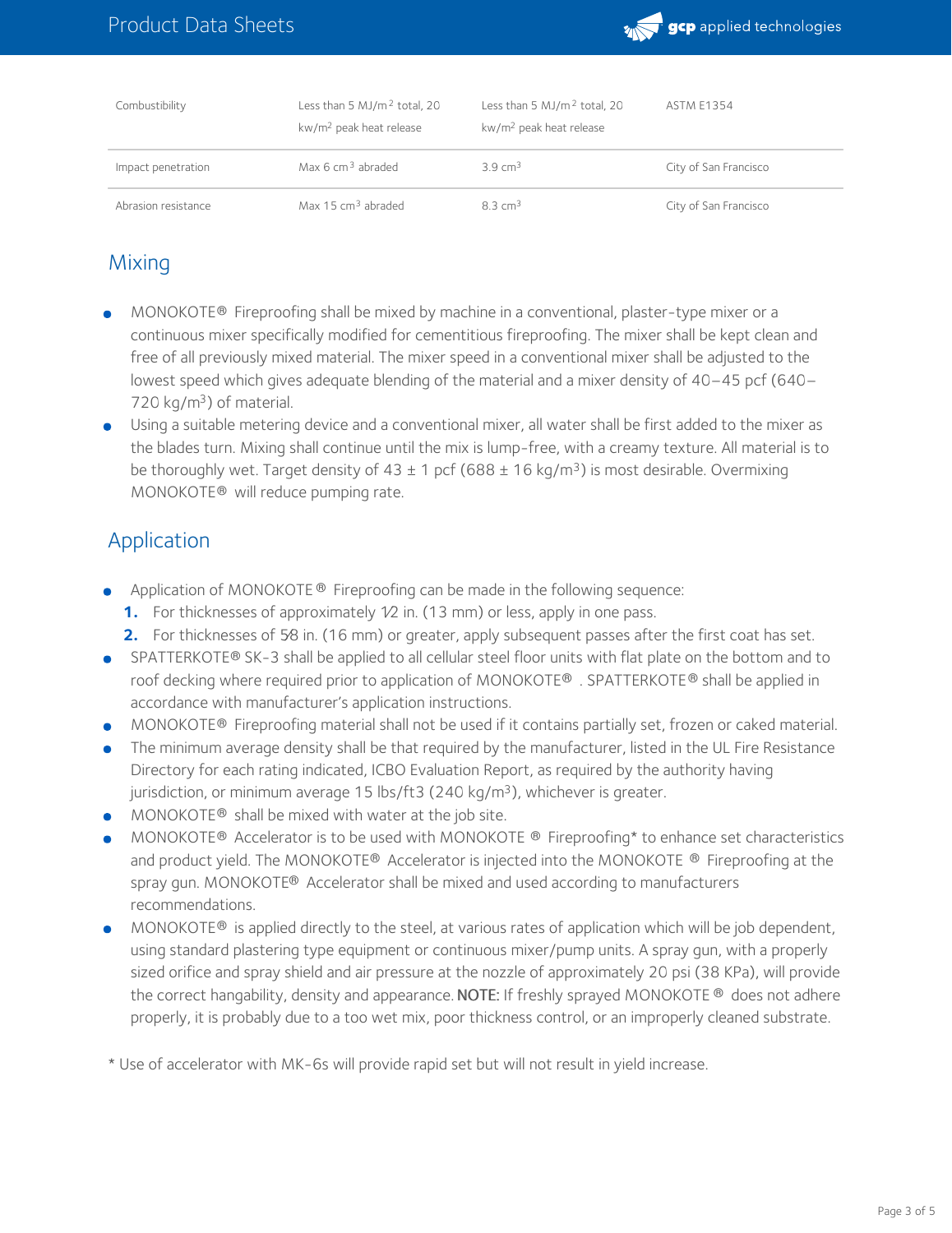

### Temperature & Ventilation

- An air and substrate temperature of 40 °F (4.4 °C) minimum shall be maintained for 24 hours prior to application, during application and for a minimum of 24 hours after application of MONOKOTE®.
- Provisions shall be made for ventilation to properly dry the fireproofing after application. In enclosed areas lacking natural ventilation, air circulation and ventilation must be provided to achieve a minimum total fresh air exchange rate of 4 times per hour until the material is substantially dry.

## Field Tests

- The architect will select an independent testing laboratory (for which the owner will pay) to sample and verify the thickness and density of the fireproofing in accordance with the provisions of ASTM E605, Standard Test Method for Thickness and Density of Sprayed Fire-Resistive Material Applied to Structural Members or Uniform Building Code Standard No. 7-6 Thickness and Density Determination for Spray Applied Fireproofing.
- The architect will select an independent testing laboratory (for which the owner will pay) to randomly  $\bullet$ sample and verify the bond strength of the fireproofing in accordance with the provisions of ASTM E736.
- Results of the above tests will be made available to all parties at the completion of pre-designated areas which shall have been determined at a pre-job conference.

# Safety

- MONOKOTE® is slippery when wet. The general contractor and applicator shall be responsible for posting appropriate cautionary "SLIPPERY WHEN WET" signs. Signs should be posted in all areas in contact with wet fireproofing material. Anti-slip surfaces should be used on all working surfaces.
- Safety Data Sheets (SDS) for MONOKOTE  $\textcircled{B}$  MK-6/HY and MK-6s are available on our web site at www.gcpat.com or by calling 866-333-3SBM.